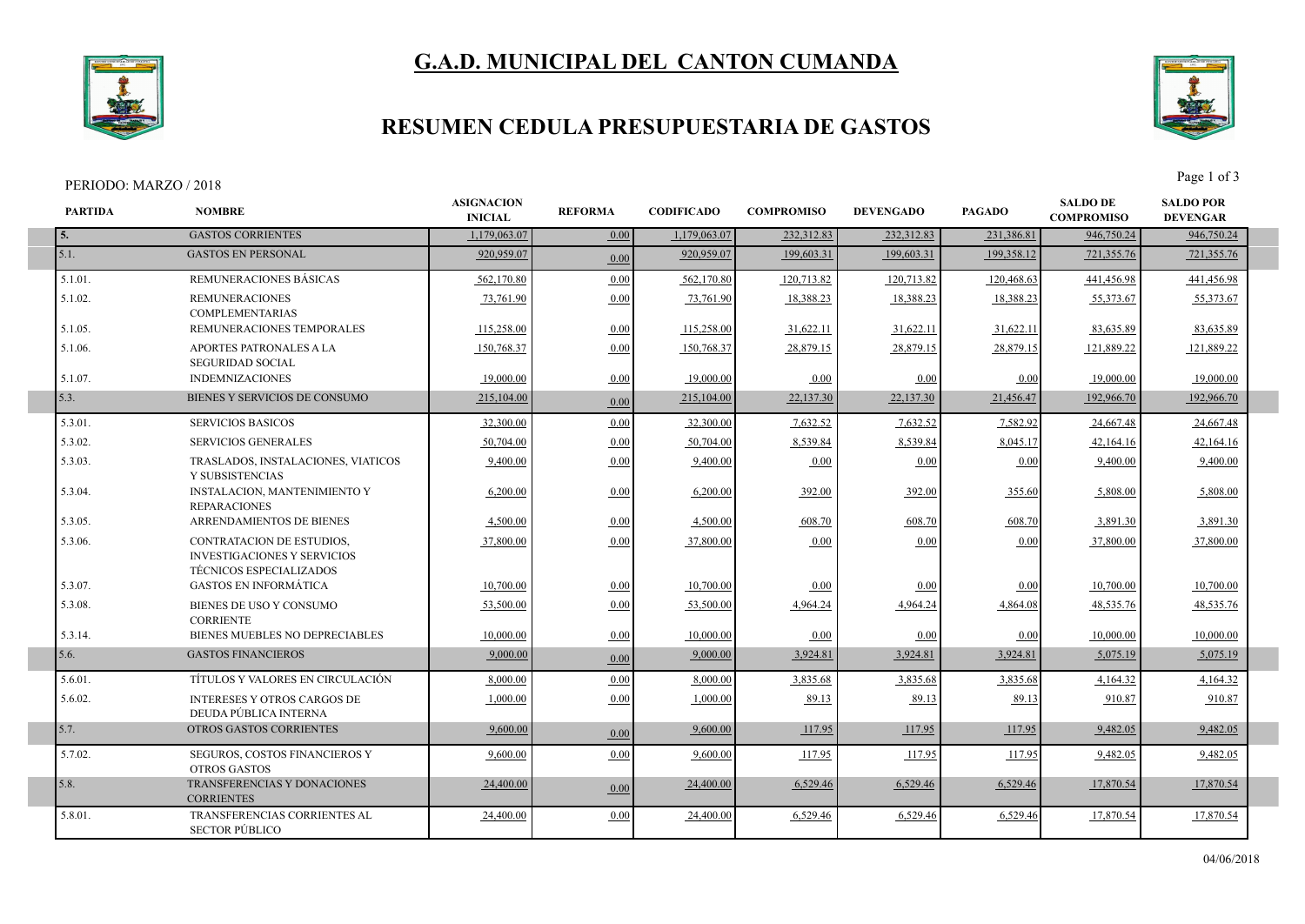# **G.A.D. MUNICIPAL DEL CANTON CUMANDA**



### **RESUMEN CEDULA PRESUPUESTARIA DE GASTOS**

#### PERIODO: MARZO / 2018 Page 2 of 3

I

I

I



| <b>PARTIDA</b> | <b>NOMBRE</b>                                                 | <b>ASIGNACION</b><br><b>INICIAL</b> | <b>REFORMA</b> | <b>CODIFICADO</b> | <b>COMPROMISO</b> | <b>DEVENGADO</b> | <b>PAGADO</b> | <b>SALDO DE</b><br><b>COMPROMISO</b> | <b>SALDO POR</b><br><b>DEVENGAR</b> |
|----------------|---------------------------------------------------------------|-------------------------------------|----------------|-------------------|-------------------|------------------|---------------|--------------------------------------|-------------------------------------|
| 7.             | <b>GASTOS DE INVERSIÓN</b>                                    | 3,685,247.57                        | 0.00           | 3,685,247.57      | 445,775.97        | 445,775.97       | 436,399.37    | 3,239,471.60                         | 3,239,471.60                        |
| 7.1.           | <b>GASTOS EN PERSONAL PARA INVERSIÓN</b>                      | 679,903.01                          | 0.00           | 679,903.01        | 133,921.74        | 133,921.74       | 133,914.96    | 545,981.27                           | 545,981.27                          |
| 7.1.01.        | REMUNERACIONES BÁSICAS                                        | 379,380.00                          | 0.00           | 379,380.00        | 80,030.25         | 80.030.25        | 80.023.47     | 299,349.75                           | 299,349.75                          |
| 7.1.02.        | <b>REMUNERACIONES</b><br><b>COMPLEMENTARIAS</b>               | 63,111.25                           | 0.00           | 63,111.25         | 13,596.57         | 13,596.57        | 13,596.57     | 49.514.68                            | 49.514.68                           |
| 7.1.05.        | REMUNERACIONES TEMPORALES                                     | 111,312.00                          | 0.00           | 111,312.00        | 19,771.05         | 19,771.05        | 19,771.05     | 91.540.95                            | 91,540.95                           |
| 7.1.06.        | APORTES PATRONALES A LA<br><b>SEGURIDAD SOCIAL</b>            | 109,099.76                          | 0.00           | 109,099.76        | 19,583.99         | 19,583.99        | 19,583.99     | 89,515.77                            | 89,515.77                           |
| 7.1.07.        | <b>INDEMNIZACIONES</b>                                        | 17,000.00                           | 0.00           | 17,000.00         | 939.88            | 939.88           | 939.88        | 16,060.12                            | 16,060.12                           |
| 7.3.           | BIENES Y SERVICIOS PARA INVERSIÓN                             | 850,048.20                          | 0.00           | 850,048.20        | 172,385.85        | 172,385.85       | 165,823.20    | 677,662.35                           | 677,662.35                          |
| 7.3.02.        | <b>SERVICIOS GENERALES</b>                                    | 58,000.00                           | 0.00           | 58,000.00         | 12,764.03         | 12,764.03        | 12,381.06     | 45.235.97                            | 45.235.97                           |
| 7.3.03.        | TRASLADOS, INSTALACIONES<br>VIÁTICOS Y SUBSISTENCIAS          | 4,200.00                            | 0.00           | 4,200.00          | 0.00              | 0.00             | 0.00          | 4,200.00                             | 4,200.00                            |
| 7.3.04.        | <b>INSTALACIONES, MANTENIMIENTOS Y</b><br><b>REPARACIONES</b> | 110,500.00                          | 0.00           | 110,500.00        | 18,238.56         | 18,238.56        | 17,550.55     | 92,261.44                            | 92,261.44                           |
| 7.3.05.        | <b>ARRENDAMIENTO DE BIENES</b>                                | 11,000.00                           | 0.00           | 11,000.00         | 0.00              | 0.00             | 0.00          | 11,000.00                            | 11,000.00                           |
| 7.3.06.        | <b>CONTRATACIONES DE ESTUDIOS E</b><br><b>INVESTIGACIONES</b> | 25,500.00                           | 0.00           | 25,500.00         | 0.00              | 0.00             | 0.00          | 25,500.00                            | 25,500.00                           |
| 7.3.07.        | <b>GASTOS EN INFORMÁTICA</b>                                  | 2,500.00                            | 0.00           | 2,500.00          | 423.81            | 423.81           | 406.41        | 2,076.19                             | 2,076.19                            |
| 7.3.08.        | BIENES DE USO Y CONSUMO DE<br><b>INVERSIÓN</b>                | 618,348.20                          | 0.00           | 618,348.20        | 133,495.80        | 133,495.80       | 128,153.26    | 484,852.40                           | 484,852.40                          |
| 7.3.14.        | BIENES MUEBLES NO DEPRECIABLES                                | 20,000.00                           | 0.00           | 20,000.00         | 7,463.65          | 7,463.65         | 7,331.92      | 12,536.35                            | 12,536.35                           |
| 7.5.           | <b>OBRAS PUBLICAS</b>                                         | 1,780,334.36                        | 0.00           | 1,780,334.36      | 99,420.00         | 99,420.00        | 96,612.83     | 1,680,914.36                         | 1,680,914.36                        |
| 7.5.01.        | OBRAS DE INFRAESTRUCTURA                                      | 1,760,334.36                        | 0.00           | 1,760,334.36      | 93,554.23         | 93,554.23        | 90,747.06     | 1,666,780.13                         | 1,666,780.13                        |
| 7.5.04.        | OBRAS EN LÍNEAS, REDES E<br><b>INSTALACIONES ELÉCTRICAS</b>   | 20,000.00                           | 0.00           | 20,000.00         | 5,865.77          | 5,865.77         | 5,865.77      | 14,134.23                            | 14,134.23                           |
| 7.7.           | OTROS GASTOS DE INVERSIÓN                                     | 50,000.00                           | 0.00           | 50,000.00         | 0.00              | 0.00             | 0.00          | 50,000.00                            | 50,000.00                           |
| 7.7.02.        | SEGUROS, COSTOS FINANCIEROS Y<br><b>OTROS GASTOS</b>          | 50,000.00                           | 0.00           | 50,000.00         | 0.00              | 0.00             | 0.00          | 50,000,00                            | 50,000.00                           |
| 7.8.           | TRANSFERENCIAS Y DONACIONES PARA<br><b>INVERSIÓN</b>          | 324,962.00                          | 0.00           | 324,962.00        | 40.048.38         | 40.048.38        | 40.048.38     | 284,913.62                           | 284,913.62                          |
| 7.8.01.        | TRANSFERENCIAS PARA INVERSION AL<br><b>SECTOR PÚBLICO</b>     | 324,962.00                          | 0.00           | 324,962.00        | 40.048.38         | 40.048.38        | 40.048.38     | 284.913.62                           | 284,913.62                          |
| 8.             | <b>GASTOS DE CAPITAL</b>                                      | 63,500.00                           | 0.00           | 63,500.00         | 7,984.33          | 7,984.33         | 7,946.20      | 55,515.67                            | 55,515.67                           |
|                |                                                               |                                     |                |                   |                   |                  |               |                                      |                                     |